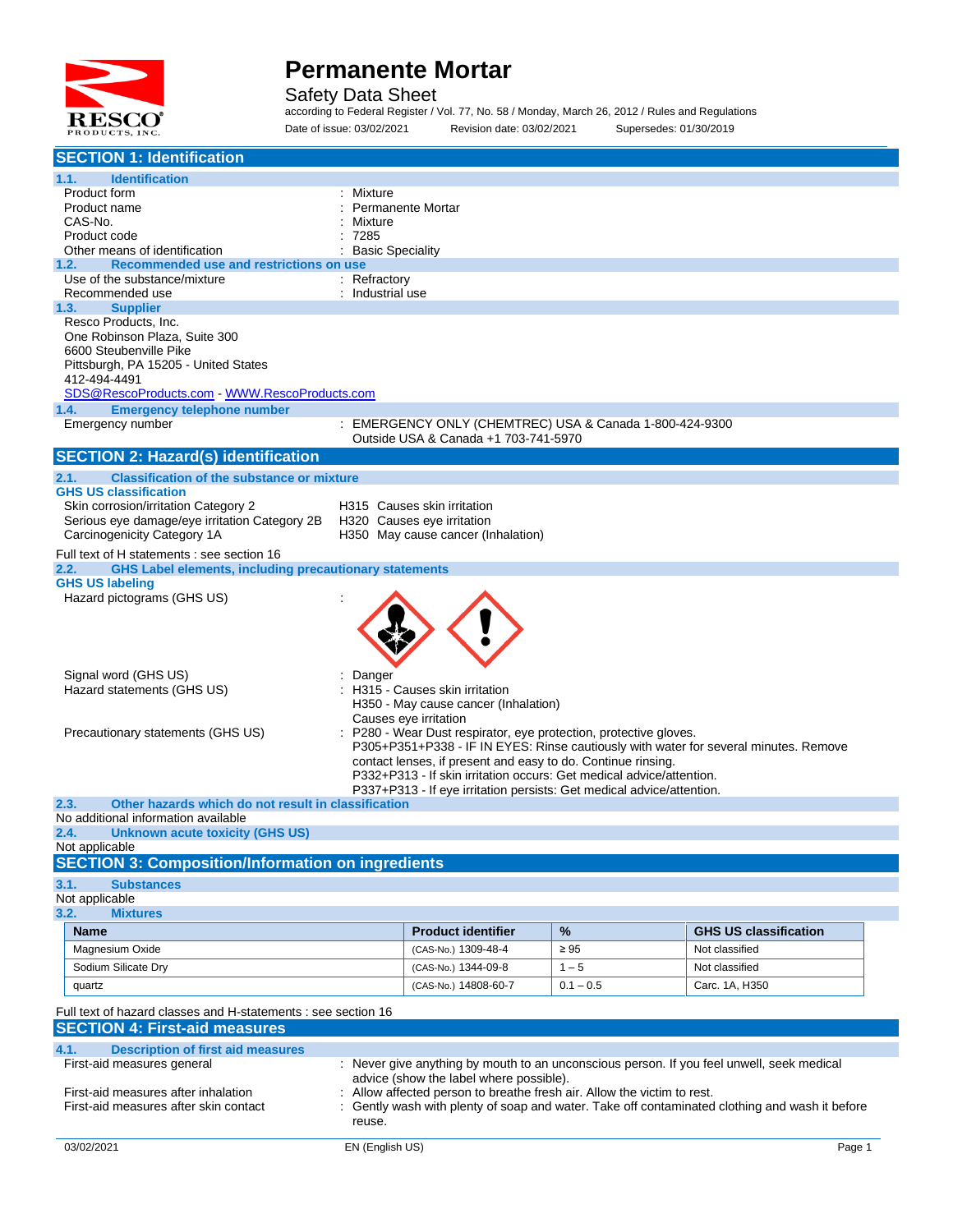Safety Data Sheet

according to Federal Register / Vol. 77, No. 58 / Monday, March 26, 2012 / Rules and Regulations

| First-aid measures after eye contact                                                                           | : IF IN EYES: Rinse cautiously with water for several minutes. Remove contact lenses, if present                                                |  |  |  |
|----------------------------------------------------------------------------------------------------------------|-------------------------------------------------------------------------------------------------------------------------------------------------|--|--|--|
| First-aid measures after ingestion                                                                             | and easy to do. Continue rinsing.<br>: Rinse mouth. Do NOT induce vomiting. Obtain emergency medical attention.                                 |  |  |  |
| Most important symptoms and effects (acute and delayed)<br>4.2.                                                |                                                                                                                                                 |  |  |  |
| Potential Adverse human health effects and<br>symptoms                                                         | : Based on available data, the classification criteria are not met.                                                                             |  |  |  |
| Symptoms/effects after inhalation                                                                              | : May cause cancer by inhalation. Danger of serious damage to health by prolonged exposure<br>through inhalation.                               |  |  |  |
| Symptoms/effects after skin contact                                                                            | : Causes skin irritation.                                                                                                                       |  |  |  |
| 4.3.<br>Immediate medical attention and special treatment, if necessary<br>No additional information available |                                                                                                                                                 |  |  |  |
| <b>SECTION 5: Fire-fighting measures</b>                                                                       |                                                                                                                                                 |  |  |  |
|                                                                                                                |                                                                                                                                                 |  |  |  |
| 5.1.<br>Suitable (and unsuitable) extinguishing media<br>Suitable extinguishing media                          | : Use extinguishing media appropriate for surrounding fire.                                                                                     |  |  |  |
| Unsuitable extinguishing media                                                                                 | : No unsuitable extinguishing media known.                                                                                                      |  |  |  |
| Specific hazards arising from the chemical<br>5.2.                                                             |                                                                                                                                                 |  |  |  |
| Fire hazard                                                                                                    | : Not flammable.                                                                                                                                |  |  |  |
| Special protective equipment and precautions for fire-fighters<br>5.3.<br>Firefighting instructions            | : Exercise caution when fighting any chemical fire. Prevent fire-fighting water from entering                                                   |  |  |  |
|                                                                                                                | environment.                                                                                                                                    |  |  |  |
| Protection during firefighting                                                                                 | : Do not enter fire area without proper protective equipment, including respiratory protection.                                                 |  |  |  |
| <b>SECTION 6: Accidental release measures</b>                                                                  |                                                                                                                                                 |  |  |  |
| 6.1.<br>Personal precautions, protective equipment and emergency procedures                                    |                                                                                                                                                 |  |  |  |
| 6.1.1.<br>For non-emergency personnel                                                                          |                                                                                                                                                 |  |  |  |
| No additional information available<br>6.1.2.<br>For emergency responders                                      |                                                                                                                                                 |  |  |  |
| Protective equipment                                                                                           | Equip cleanup crew with proper protection.                                                                                                      |  |  |  |
| <b>Emergency procedures</b>                                                                                    | : Stop release.                                                                                                                                 |  |  |  |
| <b>Environmental precautions</b><br>6.2.                                                                       |                                                                                                                                                 |  |  |  |
| No additional information available<br>6.3.<br>Methods and material for containment and cleaning up            |                                                                                                                                                 |  |  |  |
| For containment                                                                                                | : Collect spillage.                                                                                                                             |  |  |  |
| Methods for cleaning up                                                                                        | : On land, sweep or shovel into suitable containers.                                                                                            |  |  |  |
| <b>Reference to other sections</b><br>6.4.                                                                     |                                                                                                                                                 |  |  |  |
| See Heading 8. Exposure controls and personal protection.                                                      |                                                                                                                                                 |  |  |  |
| <b>SECTION 7: Handling and storage</b>                                                                         |                                                                                                                                                 |  |  |  |
| <b>Precautions for safe handling</b><br>7.1.<br>Precautions for safe handling                                  | : Avoid contact with eyes. Avoid contact with skin.                                                                                             |  |  |  |
| Hygiene measures                                                                                               | Wash hands and other exposed areas with mild soap and water before eating, drinking or                                                          |  |  |  |
|                                                                                                                | smoking and when leaving work.                                                                                                                  |  |  |  |
| Conditions for safe storage, including any incompatibilities<br>7.2.                                           |                                                                                                                                                 |  |  |  |
| Storage conditions<br>Incompatible products                                                                    | : Store this product in a dry location where it can be protected from the elements.<br>: Strong bases. Strong acids.                            |  |  |  |
| <b>SECTION 8: Exposure controls/personal protection</b>                                                        |                                                                                                                                                 |  |  |  |
|                                                                                                                |                                                                                                                                                 |  |  |  |
| 8.1.<br><b>Control parameters</b>                                                                              |                                                                                                                                                 |  |  |  |
| <b>Permanente Mortar (Mixture)</b>                                                                             |                                                                                                                                                 |  |  |  |
| No additional information available                                                                            |                                                                                                                                                 |  |  |  |
| Magnesium Oxide (1309-48-4)                                                                                    |                                                                                                                                                 |  |  |  |
| <b>USA - ACGIH - Occupational Exposure Limits</b>                                                              |                                                                                                                                                 |  |  |  |
| ACGIH TWA (mg/m <sup>3</sup> )                                                                                 | 10 mg/m <sup>3</sup> inhalable dust                                                                                                             |  |  |  |
| USA - OSHA - Occupational Exposure Limits                                                                      |                                                                                                                                                 |  |  |  |
| OSHA PEL (TWA) (mg/m <sup>3</sup> )                                                                            | 10 mg/m <sup>3</sup> respirable dust                                                                                                            |  |  |  |
| quartz (14808-60-7)                                                                                            |                                                                                                                                                 |  |  |  |
| <b>USA - ACGIH - Occupational Exposure Limits</b>                                                              |                                                                                                                                                 |  |  |  |
| ACGIH TWA (mg/m <sup>3</sup> )                                                                                 | 0.025 mg/m <sup>3</sup> (Silica-Crystalline Quartz; USA; Time-weighted average exposure limit 8<br>h; TLV - Adopted Value; Respirable fraction) |  |  |  |
| USA - OSHA - Occupational Exposure Limits                                                                      |                                                                                                                                                 |  |  |  |
| Local name                                                                                                     | Silica, crystalline quartz, respirable dust                                                                                                     |  |  |  |
| OSHA PEL (TWA) (mg/m <sup>3</sup> )                                                                            |                                                                                                                                                 |  |  |  |
| Remark (OSHA)                                                                                                  |                                                                                                                                                 |  |  |  |
|                                                                                                                | 0.05 mg/m <sup>3</sup> respirable dust                                                                                                          |  |  |  |
|                                                                                                                | $(3)$ See Table Z-3.                                                                                                                            |  |  |  |
| Sodium Silicate Dry (1344-09-8)<br>No additional information available                                         |                                                                                                                                                 |  |  |  |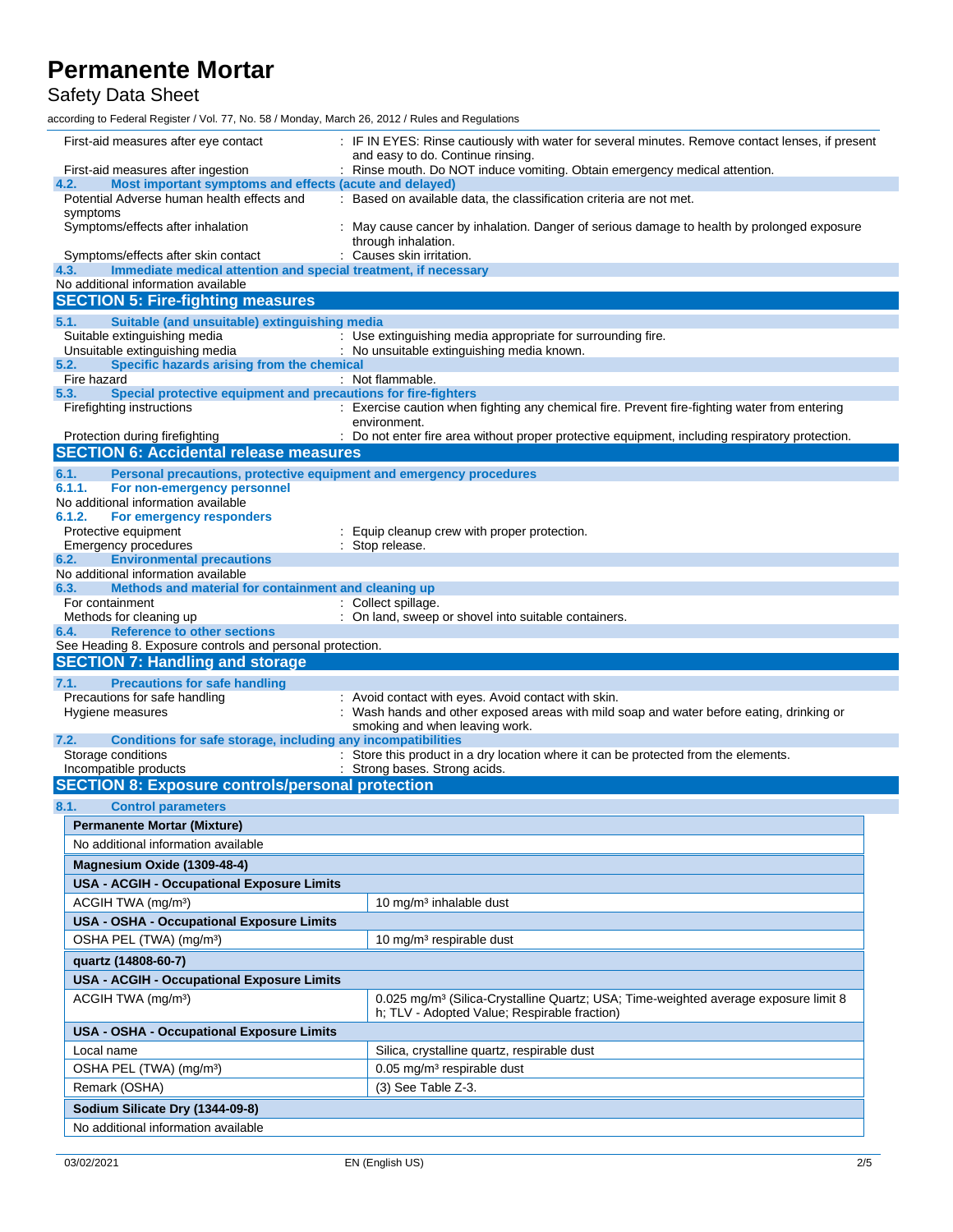## Safety Data Sheet

according to Federal Register / Vol. 77, No. 58 / Monday, March 26, 2012 / Rules and Regulations

| 8.2.<br><b>Appropriate engineering controls</b><br>Appropriate engineering controls          | : Provide adequate ventilation to minimize dust concentrations.                                      |
|----------------------------------------------------------------------------------------------|------------------------------------------------------------------------------------------------------|
| Individual protection measures/Personal protective equipment<br>8.3.                         |                                                                                                      |
| Personal protective equipment:                                                               |                                                                                                      |
| Avoid all unnecessary exposure.<br>Hand protection:                                          |                                                                                                      |
| Wear protective gloves.                                                                      |                                                                                                      |
| Eye protection:                                                                              |                                                                                                      |
| Chemical goggles or safety glasses                                                           |                                                                                                      |
| Skin and body protection:                                                                    |                                                                                                      |
| Wear suitable protective clothing<br><b>Respiratory protection:</b>                          |                                                                                                      |
| In case of insufficient ventilation, wear suitable respiratory equipment                     |                                                                                                      |
| Other information:                                                                           |                                                                                                      |
| Do not eat, drink or smoke during use.<br><b>SECTION 9: Physical and chemical properties</b> |                                                                                                      |
|                                                                                              |                                                                                                      |
| 9.1.<br>Information on basic physical and chemical properties<br>Physical state              | : Solid                                                                                              |
| Appearance                                                                                   | : Granualar Mixture.                                                                                 |
| Color                                                                                        | light brown                                                                                          |
| Odor                                                                                         | : slight Earthy odor                                                                                 |
| Odor threshold                                                                               | : Not applicable                                                                                     |
| рH                                                                                           | : No data available                                                                                  |
| Melting point                                                                                | : > 2000 °F                                                                                          |
| Freezing point                                                                               | : No data available                                                                                  |
| Boiling point                                                                                | : Not applicable                                                                                     |
| Critical temperature                                                                         | Not applicable                                                                                       |
| Critical pressure                                                                            | : Not applicable                                                                                     |
| Flash point                                                                                  | : Not applicable                                                                                     |
| Relative evaporation rate (butyl acetate=1)                                                  | : Not applicable                                                                                     |
| Relative evaporation rate (ether=1)<br>Flammability (solid, gas)                             | : Not applicable<br>Non flammable.                                                                   |
| Vapor pressure                                                                               | : Not applicable                                                                                     |
| Vapor pressure at 50 °C<br>Relative vapor density at 20 °C                                   | Not applicable<br>: No data available                                                                |
| Relative density                                                                             | : No data available                                                                                  |
| Solubility                                                                                   | : Slightly soluble.                                                                                  |
| Partition coefficient n-octanol/water (Log Pow)                                              | : No data available                                                                                  |
| Auto-ignition temperature                                                                    | : Not applicable                                                                                     |
| Decomposition temperature                                                                    | : No data available                                                                                  |
| Viscosity, kinematic<br>Viscosity, dynamic                                                   | No data available<br>: Not Applicable                                                                |
| <b>Explosion limits</b>                                                                      | : Not applicable                                                                                     |
| <b>Explosive properties</b>                                                                  | : No data available                                                                                  |
| Oxidizing properties                                                                         | : No data available                                                                                  |
| <b>Other information</b><br>9.2.                                                             |                                                                                                      |
| No additional information available<br><b>SECTION 10: Stability and reactivity</b>           |                                                                                                      |
| 10.1.<br><b>Reactivity</b>                                                                   |                                                                                                      |
| No additional information available<br>10.2.<br><b>Chemical stability</b>                    |                                                                                                      |
| Not established.                                                                             |                                                                                                      |
| 10.3.<br><b>Possibility of hazardous reactions</b><br>Not established.                       |                                                                                                      |
| <b>Conditions to avoid</b><br>10.4.                                                          |                                                                                                      |
| No additional information available                                                          |                                                                                                      |
| 10.5.<br><b>Incompatible materials</b><br>Strong acids. Strong bases.                        |                                                                                                      |
| <b>Hazardous decomposition products</b><br>10.6.                                             |                                                                                                      |
|                                                                                              | Under normal conditions of storage and use, hazardous decomposition products should not be produced. |
|                                                                                              |                                                                                                      |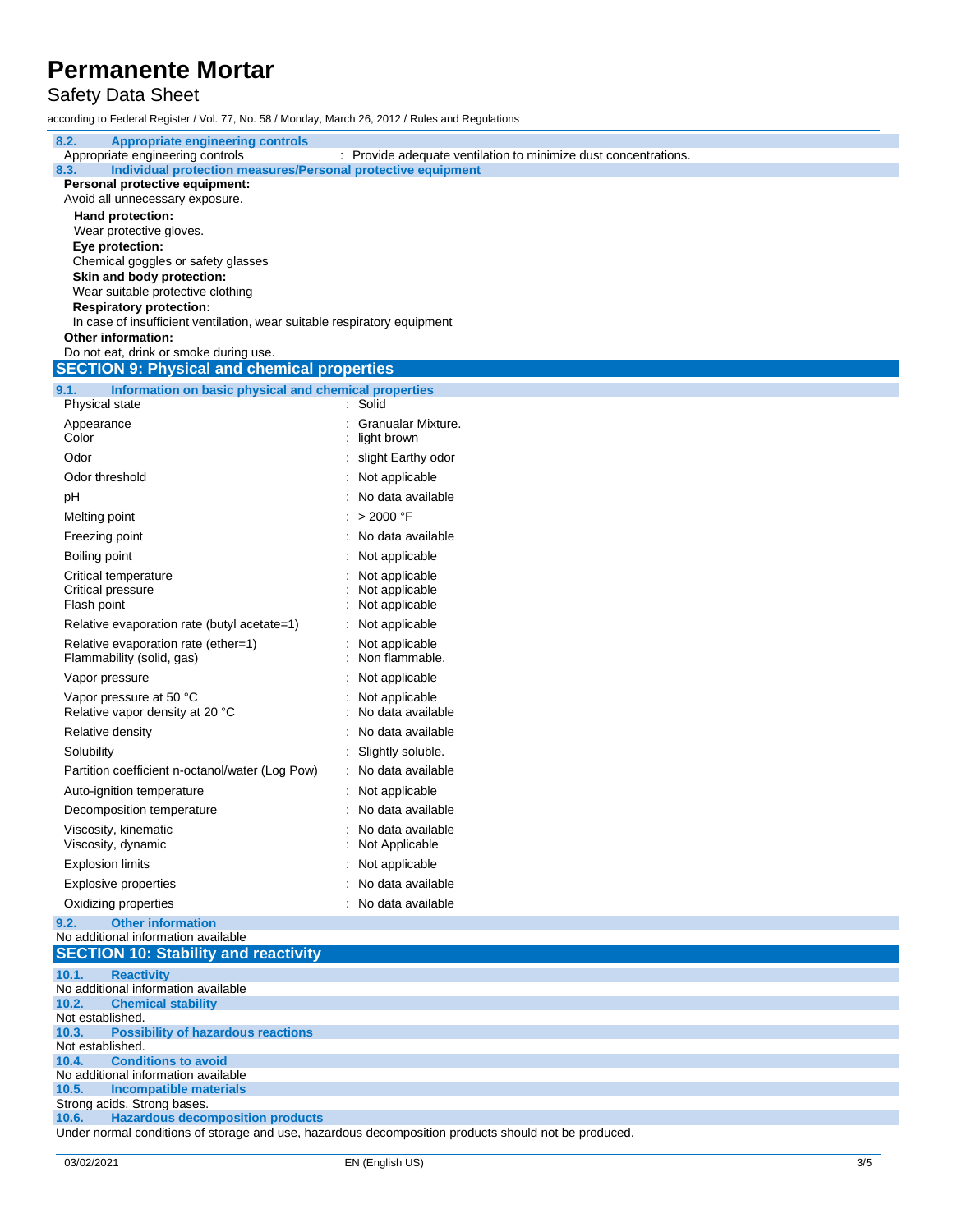## Safety Data Sheet

according to Federal Register / Vol. 77, No. 58 / Monday, March 26, 2012 / Rules and Regulations

| <b>SECTION 11: Toxicological information</b>               |                                                                                          |  |  |  |  |
|------------------------------------------------------------|------------------------------------------------------------------------------------------|--|--|--|--|
| Information on toxicological effects<br>11.1.              |                                                                                          |  |  |  |  |
| Acute toxicity (oral)                                      | : Not classified                                                                         |  |  |  |  |
| Acute toxicity (dermal)                                    | Not classified                                                                           |  |  |  |  |
| Acute toxicity (inhalation)<br>Magnesium Oxide (1309-48-4) | Not classified                                                                           |  |  |  |  |
| LD50 oral rat                                              | > 5000 mg/kg (Rat, Literature study, Oral)                                               |  |  |  |  |
| LD50 dermal rabbit                                         |                                                                                          |  |  |  |  |
| Skin corrosion/irritation                                  | > 2000 mg/kg body weight (Rabbit, Literature study, Dermal)<br>Causes skin irritation.   |  |  |  |  |
| Serious eye damage/irritation                              | Causes eye irritation.                                                                   |  |  |  |  |
| Respiratory or skin sensitization                          | Not classified                                                                           |  |  |  |  |
| Germ cell mutagenicity                                     | Not classified                                                                           |  |  |  |  |
| Carcinogenicity                                            | May cause cancer (Inhalation).                                                           |  |  |  |  |
| quartz (14808-60-7)                                        |                                                                                          |  |  |  |  |
| IARC group                                                 | 1 - Carcinogenic to humans                                                               |  |  |  |  |
| Reproductive toxicity<br>STOT-single exposure              | Not classified<br>Not classified                                                         |  |  |  |  |
| STOT-repeated exposure                                     | Not classified                                                                           |  |  |  |  |
| Aspiration hazard                                          | Not classified                                                                           |  |  |  |  |
| Viscosity, kinematic                                       | No data available                                                                        |  |  |  |  |
| Potential Adverse human health effects and                 | Based on available data, the classification criteria are not met.                        |  |  |  |  |
| symptoms<br>Symptoms/effects after inhalation              | May cause cancer by inhalation. Danger of serious damage to health by prolonged exposure |  |  |  |  |
|                                                            | through inhalation.                                                                      |  |  |  |  |
| Symptoms/effects after skin contact                        | Causes skin irritation.                                                                  |  |  |  |  |
| <b>SECTION 12: Ecological information</b>                  |                                                                                          |  |  |  |  |
| 12.1.<br><b>Toxicity</b>                                   |                                                                                          |  |  |  |  |
| No additional information available                        |                                                                                          |  |  |  |  |
| 12.2.<br><b>Persistence and degradability</b>              |                                                                                          |  |  |  |  |
| <b>Permanente Mortar (Mixture)</b>                         |                                                                                          |  |  |  |  |
| Persistence and degradability                              | Not established.                                                                         |  |  |  |  |
| Magnesium Oxide (1309-48-4)                                |                                                                                          |  |  |  |  |
| Persistence and degradability                              | Not applicable.                                                                          |  |  |  |  |
| Chemical oxygen demand (COD)                               | Not applicable                                                                           |  |  |  |  |
| <b>ThOD</b>                                                | Not applicable                                                                           |  |  |  |  |
| quartz (14808-60-7)                                        |                                                                                          |  |  |  |  |
| Persistence and degradability                              | Not applicable.                                                                          |  |  |  |  |
| Biochemical oxygen demand (BOD)                            | Not applicable                                                                           |  |  |  |  |
| Chemical oxygen demand (COD)                               | Not applicable                                                                           |  |  |  |  |
| ThOD                                                       |                                                                                          |  |  |  |  |
|                                                            | Not applicable                                                                           |  |  |  |  |
| <b>Bioaccumulative potential</b><br>12.3.                  |                                                                                          |  |  |  |  |
| <b>Permanente Mortar (Mixture)</b>                         |                                                                                          |  |  |  |  |
| Bioaccumulative potential                                  | Not established.                                                                         |  |  |  |  |
| Magnesium Oxide (1309-48-4)                                |                                                                                          |  |  |  |  |
| Bioaccumulative potential                                  | No bioaccumulation data available.                                                       |  |  |  |  |
| quartz (14808-60-7)                                        |                                                                                          |  |  |  |  |
| Bioaccumulative potential                                  | No data available.                                                                       |  |  |  |  |
| 12.4.<br><b>Mobility in soil</b>                           |                                                                                          |  |  |  |  |
| Magnesium Oxide (1309-48-4)                                |                                                                                          |  |  |  |  |
| Ecology - soil                                             | No data available.                                                                       |  |  |  |  |
| 12.5.<br><b>Other adverse effects</b>                      |                                                                                          |  |  |  |  |
| Effect on the global warming                               | None known                                                                               |  |  |  |  |
| Other information                                          | : Avoid release to the environment.                                                      |  |  |  |  |
| <b>SECTION 13: Disposal considerations</b>                 |                                                                                          |  |  |  |  |
| 13.1.<br><b>Disposal methods</b>                           |                                                                                          |  |  |  |  |
| Product/Packaging disposal recommendations                 | Dispose in a safe manner in accordance with local/national regulations.                  |  |  |  |  |
| Ecology - waste materials                                  | : Avoid release to the environment.                                                      |  |  |  |  |